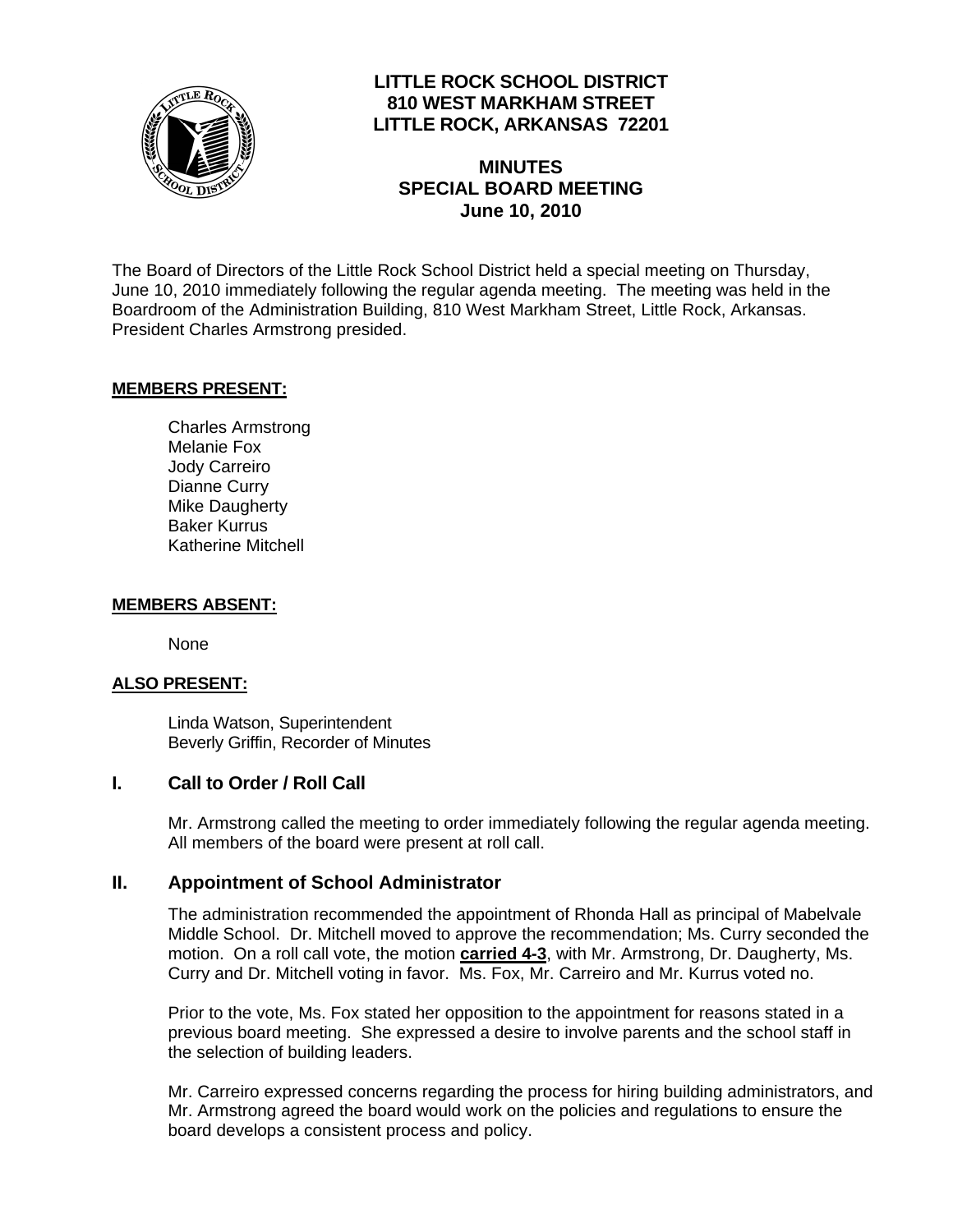Mr. Eddings was present to respond to questions regarding the board's procedures and adherence to current policy.

Dr. Watson discussed the routine reassigning of staff during previous administrations. Mr. Kurrus responded, by saying that some of what we have done in previous administrations has contributed to our lack of success. He stated that the district has to deal with the fact that the leadership pool needs to be upgraded, saying, "We have to be bold, step forward, and admit that what we have done in the past isn't working."

Dr. Mitchell asked that the board address the problems and issues and stop making negative comments about the school district. Ms. Curry asked that we find a way to collaborate to move the district forward; to learn from past mistakes and do things differently than what has been done in the past.

### **III. Promise Neighborhoods**

The board was asked to approve the district's participation in the Promise Neighborhood Planning Grant. This is a collaborative project involving the LRSD and Arkansas Children's Hospital, Central Arkansas Library System, City of Little Rock Board and New Futures for Youth in collaboration with the University of Arkansas at Little Rock's University District Educational Network initiative. Five LRSD schools would be involved: Bale Elementary, Franklin Elementary, Stephens Elementary, Forest Heights Middle School and Hall High School.

Sadie Mitchell introduced Julie Hall and Vice-Chancellor Bill Walker from the UALR University District Educational Network Initiative. The Memorandum of Understanding presented for the board's consideration provided a commitment from each of the partners to work together during the planning year to further develop educational opportunities for students in the LR schools located around UALR. Twenty cities would receive the Promise Communities grant, which is based on a model that has received national acclaim as the Harlem Childrens' Zone.

Mr. Carreiro suggested that Mr. Armstrong appoint a board member to serve on the planning committee. Dr. Katherine Mitchell has been serving as a representative of the New Futures board.

Mr. Kurrus expressed concern about whether the group initiative would have a significant impact on academic achievement. He noted past efforts which have not provided systemic change in these schools.

Julie Hall would be the project manager and would coordinate the efforts among the partner agencies. The city has committed \$50,000 to the effort; the Rockefeller Foundation has indicated support for the application but has not committed a specific dollar amount. The LRSD and other partners would provide varying levels of financial and in-kind donations.

Mr. Carreiro moved to approve the Memorandum of Understanding. Dr. Daugherty seconded the motion and it **carried unanimously**.

*The board took a brief recess prior to the hearings, and reconvened at 6:45 p.m.*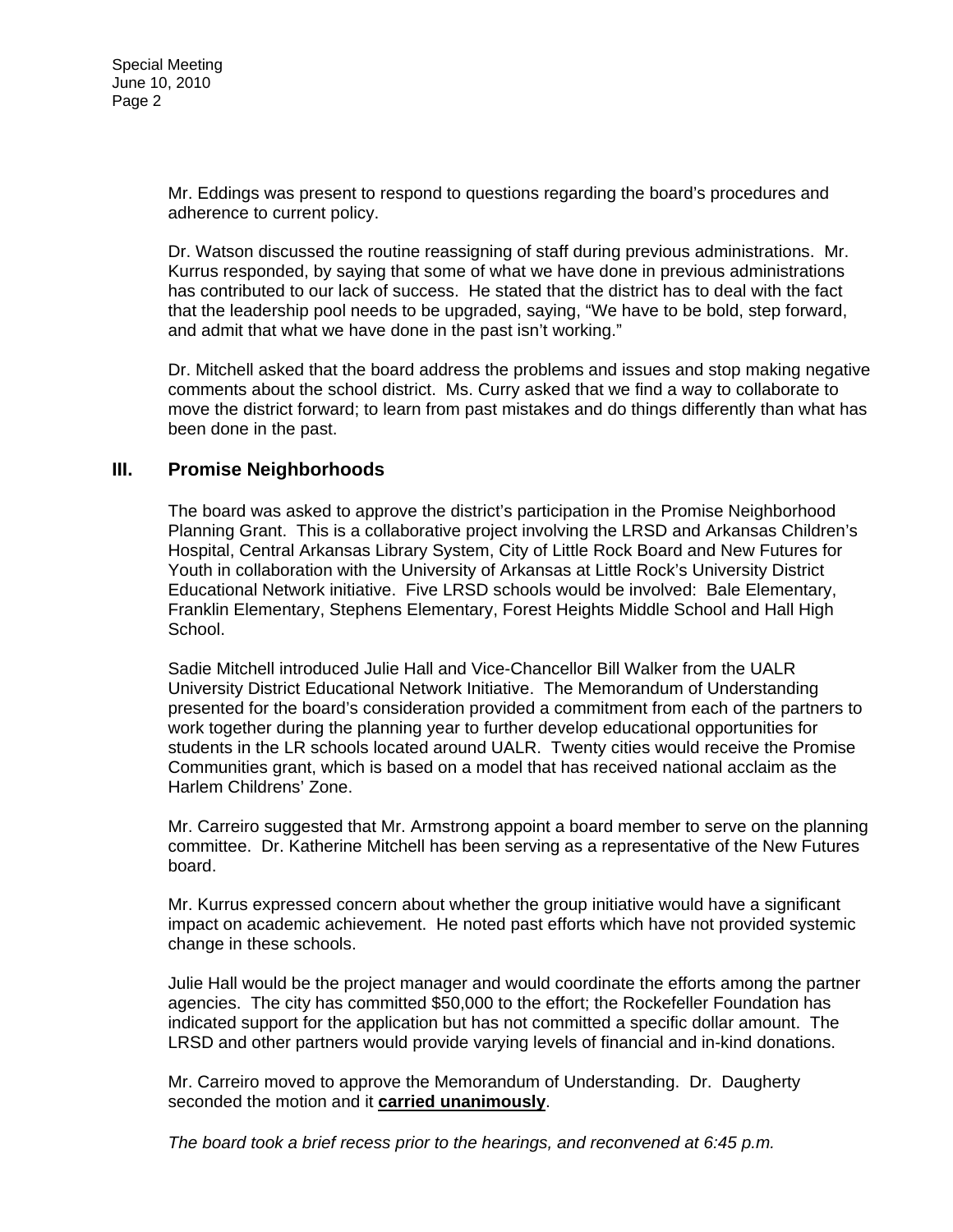Special Meeting June 10, 2010 Page 3

#### **IV. Employee Hearings**

The district's seven Curriculum Compliance Coaches (CCC's) requested a hearing to appeal the administration's decision to place them back in regular classroom teaching positions. The coaches involved in the hearing were Loretta Davenport, Patricia Bullock, Paula Korte, Tina Miller, Marjorie Plant, Kelly Simmons, and Jackie Whitehead. They each received the required letter notifying them that their contracts would not be renewed under the same terms and conditions as their previous contracts.

David Hartz provided written summary information for the board's review; Paula Korte spoke on behalf of the CCC's. These employees objected to the elimination of their positions and expressed belief that the action is discriminatory based on the fact that other coaching positions in other subject areas have not been eliminated. They reported inconsistencies in the way positions are being filled, and they asked the board to let them remain in their positions. They also asked for the opportunity to continue to work with Renee Dawson who has assisted the coaches in developing a consistent curriculum for special education students.

Barbara Barnes responded to questions from the board regarding professional development opportunities for the CCC's other than those provided by Ms. Dawson through Educational Services. Elna Hasberry, special education supervisor, also responded to questions regarding the responsibilities of the coaches and the supervisors.

Dr. Watson explained her decision for making the recommendation to place these teachers in the classroom as a means to prevent being cited by the state for not having enough certified teachers in special education. She asked the board to uphold her recommendation, with the understanding that the individuals would be reassigned as curriculum coaches as soon as certified special education teachers are hired.

Dr. Watson offered a compromise to the employees at a conference prior to this hearing, asking them to accept teaching positions with additional curriculum coaching responsibilities. The coaches did not want to split their time between teaching and coaching. Under this compromise, the teachers would transition back to their coaching positions full time as the certified teachers are hired and placed in the classrooms.

It was the superintendent's recommendation that the coaches be placed in classroom positions and to work in a dual role, assuming some of the coaching responsibilities until a full time teacher is found.

Ms. Fox asked if this decision had to be made at this time or whether it could be postponed until it is determined how many new special education teachers are hired for the next school year. Mr. Kurrus asked to clarify the length of the contract for teachers (9¼ month) and asked if it was possible to provide a 9¾ month contract for these employees, which would include the additional duties of the coaches as assigned.

Mr. Kurrus made a motion to support the superintendent's recommendation to offer the CCC's a contract based on the same length as their previous contract, but that they be assigned teaching duties and other duties as assigned as reasonable in order to meet state standards. Dr. Daugherty seconded the motion and it **carried unanimously.**